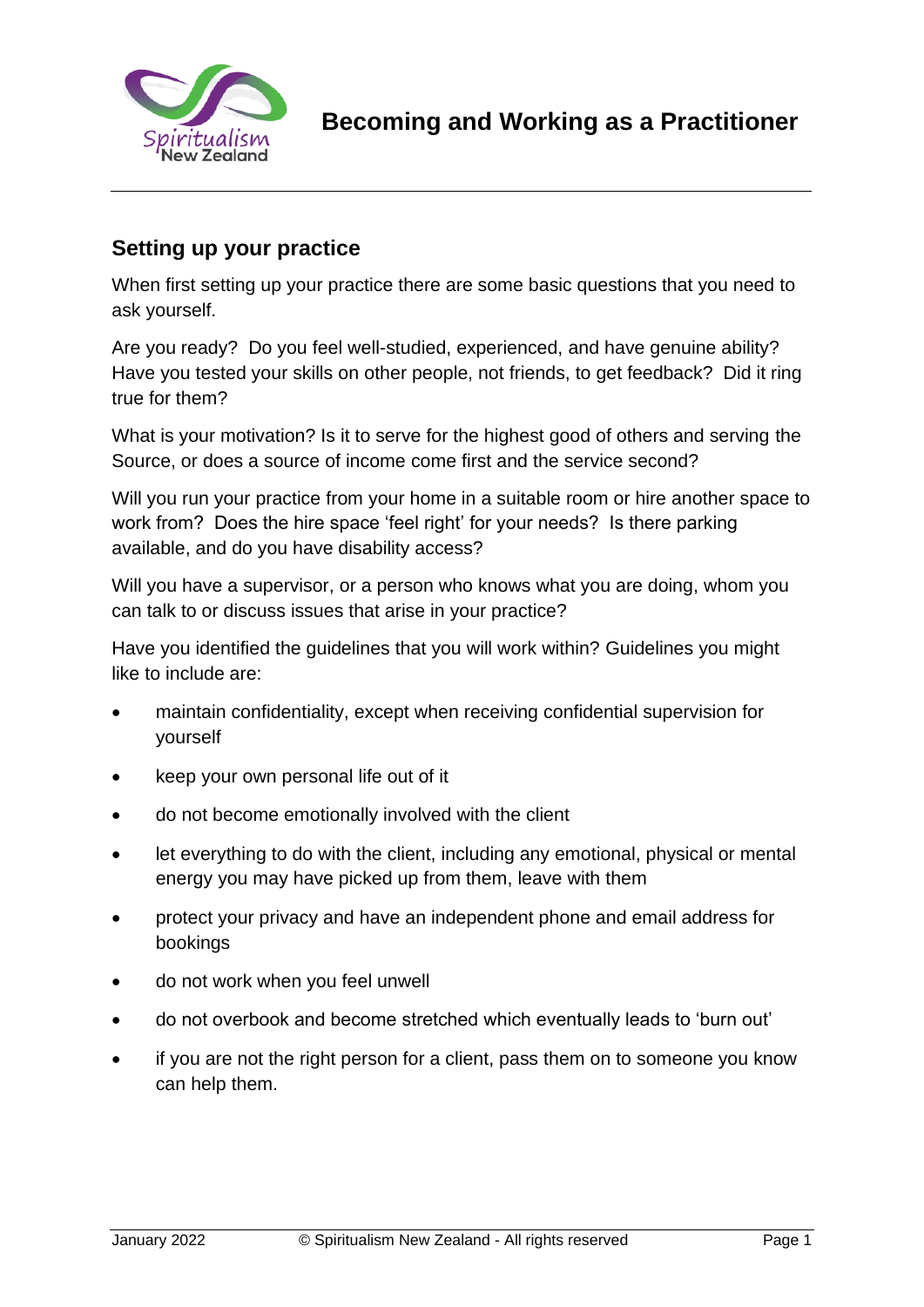

## **How do you decide how much to charge?**

This is often an ethical question for spiritual people as it feels wrong to charge when you are working with spirit. However, this is also about valuing your time and being respected by others. Often services given for free are taken for granted and it is important that what you are offering is valued and respected.

You can get a guideline on what you can charge by what others are charging for similar services. It is important when you are first starting that you set a price that feels right for you but also is within the range of what others charge. You may feel that you need to charge in the lower range to start with as you build up your clientele, and can look at increasing your charges as you build up your confidence.

There is no right or wrong amount to charge, it needs to be based on what you are comfortable with.

### **Advertising your services, products or workshops**

You need to consider how you are going to advertise your services or products. Ensure that any advertising you do is without embellishment or unrealistic promises. This is always about integrity for a spiritual worker.

Where are you going to advertise what you are doing? It may be on:

- social media such as Facebook
- local community noticeboards
- Spiritualism New Zealand directory (you need to be a member to advertise on this page).

You can also consider the following ideas.

- Have you got a local spiritual outlet where you can advertise by either leaving leaflets for people to take or putting a notice on their noticeboard or in their window?
- Is there a spiritual centre in your area that would allow you to put a poster up?
- Are there any local groups that would be interested in what you are doing? Perhaps you can give a talk there.
- Are there any spiritual circles in your area? You could leave some leaflets for those attending.